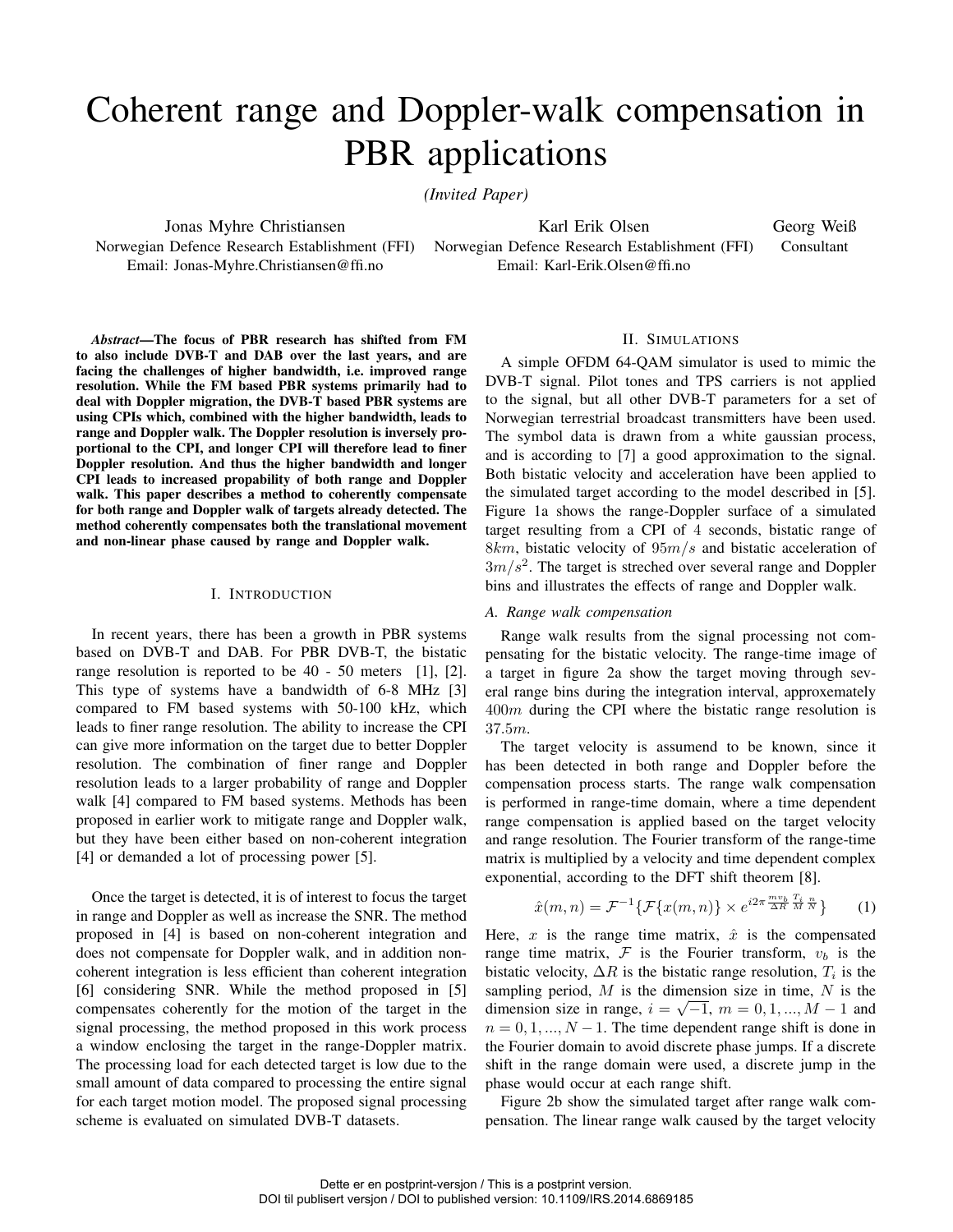

(a) Range-Doppler image of target showing range and Doppler walk (b) Range-Doppler image of target after range walk compensation







(c) Range-Doppler image of target after range and Doppler walk compensation (d) Range-Doppler image of target after acceleration induced range walk compensation

Fig. 1. Range-Doppler plots of a simulated target. Each plot show the improvement of range and Doppler walk compensation, where the velocity induced range walk is compensated from figure 1a to 1b. The velocity and acceleration induced Doppler walk is compensated in figure 1c, and the acceleration induced range and Doppler walk is compensated for in figure 1d.

is compensated, but a concave shape is visible caused by the target acceleration.

Doppler processing of the target after range walk compensation is shown in figure 1b. The target is compressed from a long ridge across range and Doppler before compensation, to a ridge across Doppler after compensation. The acceleration is visible as the concave light blue shape of the target, and large accelerations can produce range walk as is visible here.

#### *B. Doppler walk compensation*

The target velocity and acceleration leads to a polynomial phase, where the linear term is caused by the velocity and the quadratic term by the acceleration [9]. The presented method uses a curve fitting algorithm to generate a phase curve to compensate for the motion of the target. Steps have been incorporated into the algorithm to avoid discrete jumps in

the phase caused by noise and other interference. Another possibility of estimating the phase of the target is by using a PGA [10], [11], which is a robust estimation algorithm for the phase gradient. The PGA estimates the phase gradient in one range cell, and using this gradient for phase compensation will compress all scatterers into one range-Doppler cell. Separating closely spaced scatterers in range and Doppler is therefore not possible with this method.

The phase is compensated for in the range-time domain, where a complex exponential with the conjugate of the estimated phase curve is multiplied in the time domain on each range bin. This compensates for the velocity and acceleration contribution for the target. After compensating for the target velocity and acceleration with the phase curve, the target is focused in Doppler. This can be seen in figure 1b to 1c, where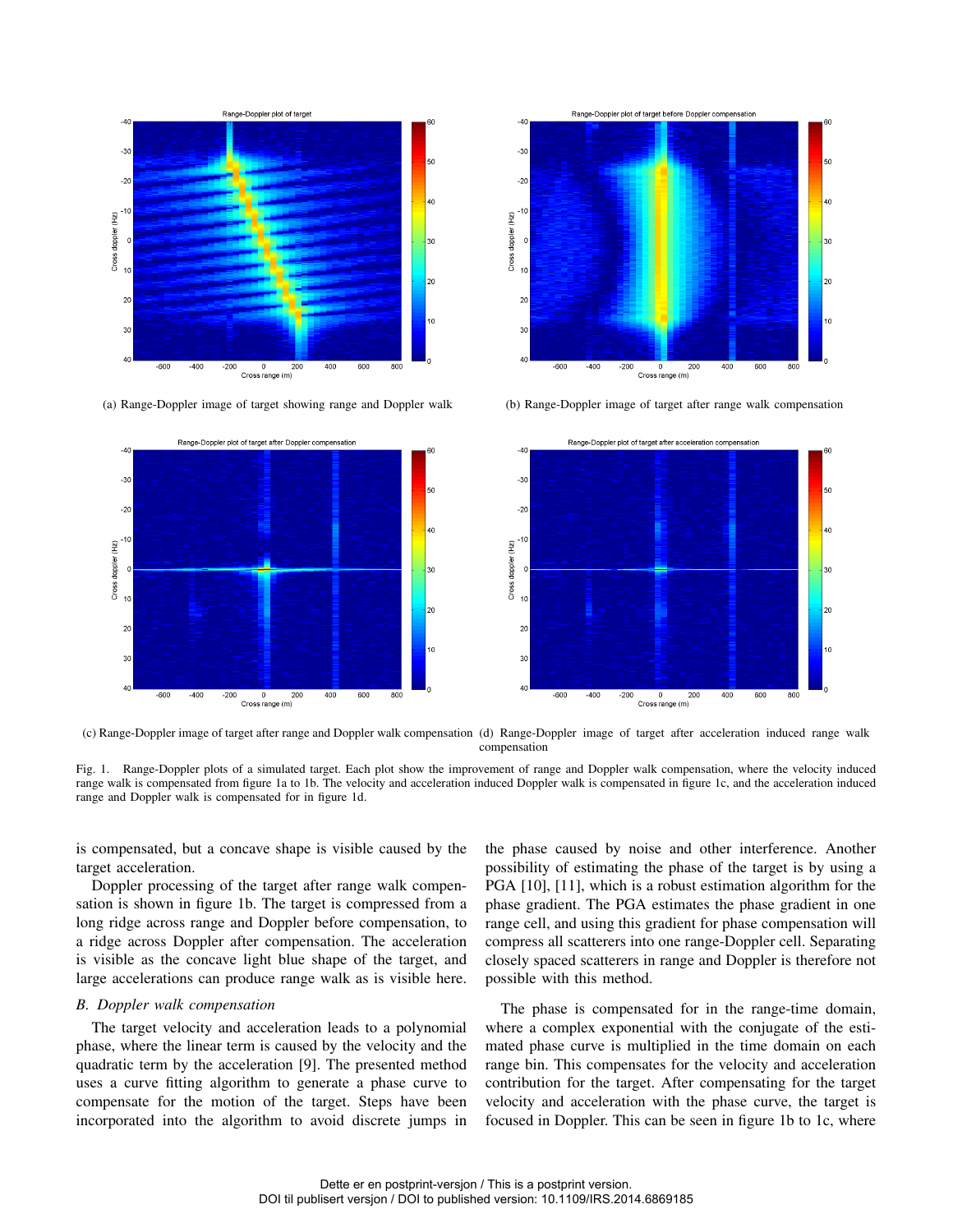

(a) Range-time plot of target (b) Range-time plot of target after range walk compensation



(c) Range Doppler image of target after range and Doppler walk compensation

Fig. 2. Range-time plots of a simulated target. Each plot show the improvement of range walk compensation, where the velocity induced range walk is compensated for in figure 2a to 2b. The acceleration induced range walk is compensated for from figure 2b to 2c.

the target is focused from a broad ridge into a narrow peak.

The target has an acceleration of  $3m/s^2$ , and will therefore have a velocity change within the CPI. This velocity change will cause a range walk which can be seen both in figure 2b as a concave form of the compensated target, and in figure 1c as a unfocused target in range and Doppler.

# *C. Range and Doppler walk compensation*

The phase estimation give an estimate of both velocity and acceleration of the target. The velocity is the linear term of the phase evolution, and the acceleration is the quadratic term. The range walk caused by a velocity is compensated for in the first step of the algorithm. By using the estimate of acceleration, the acceleration induced range walk can be compensated for in the range-time domain with a quadratic range walk compensation function.

After compensating for range-walk induced by acceleration,

the phase over the target is again estimated, and the phase is then compesated for in the range-time domain with a complex exponential with the conjugate phase. Figure 1d shows the compensated target in the range-time domain. The target stay within one range bin during the CPI, and as described in figure 1d is focused in both range and Doppler.

Figures 3a and 3b show a range and Doppler cut of the target before (figure 1a) and after (figure 1d) range and Doppler walk compensation. We can see from these figures that the SNR increase with approxemately  $20dB$  after range and Doppler walk compensation.

## III. CONCLUSIONS

This paper show that for a simulated target in a DVB-T based PBR system, it is possible to increase the CPI above the thresholds which induce range and Doppler walk for a given target. The method described is coherent, and therefore